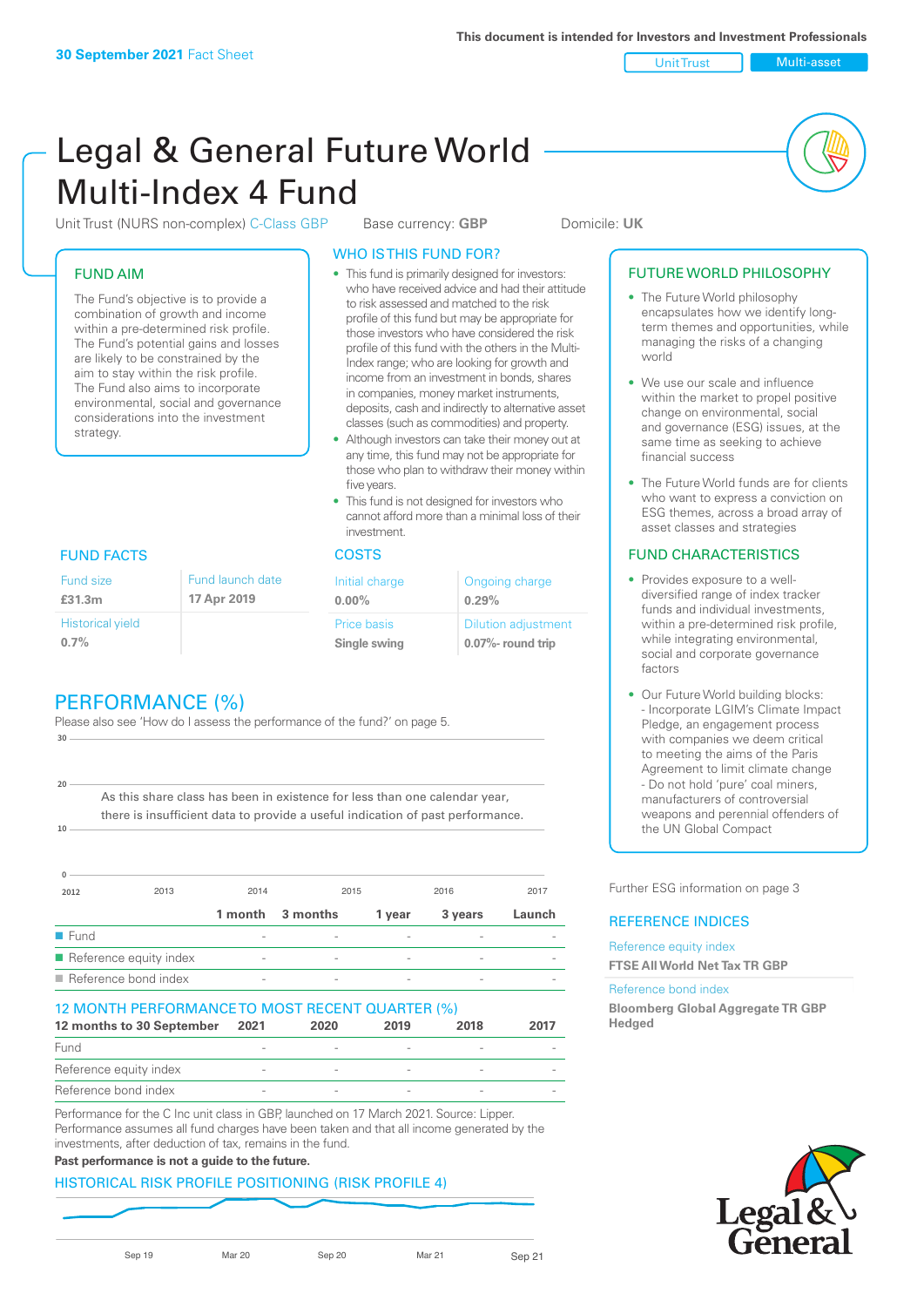Unit Trust (NURS non-complex) C-Class GBP

# PORTFOLIO BREAKDOWN

All data source LGIM unless otherwise stated. Totals may not sum due to rounding.





#### FUND MANAGERS

The fund managers have responsibility for managing the multi-index fund range. They are part of the Multi-Asset Funds (MAF) team in LGIM. This team focuses on designing and managing multi-asset funds that are tailored to match the specific objectives of various client types. The team sits within a wider Asset Allocation team which combines both depth of experience with a broad range of expertise from different fields, including fund management, investment consulting and risk management roles.

\*these holdings include allocations to quasi-sovereign bonds.

# TOP 10 HOLDINGS (%)

| L&G FW ESG Developed Equity Index Fund                    |     |
|-----------------------------------------------------------|-----|
| L&G FW ESG UK Equity Index Fund                           | 9.5 |
| Cash                                                      | 8.3 |
| <b>L&amp;G UK ESG Corporate Bonds ETF</b>                 | 7.0 |
| L&G All Stocks Gilt Index Trust                           | 5.5 |
| L&G Future World Global Credit Fund                       | 5.0 |
| L&G ESG Emerging Markets Government Bond (USD) Index Fund | 4.5 |
| L&G Global Inflation Linked Bond Index Fund               | 4.0 |
| L&G Japan Index Trust                                     | 3.8 |
| L&G ESG GBP Corporate Bond 0-5Y ETF                       | 3.0 |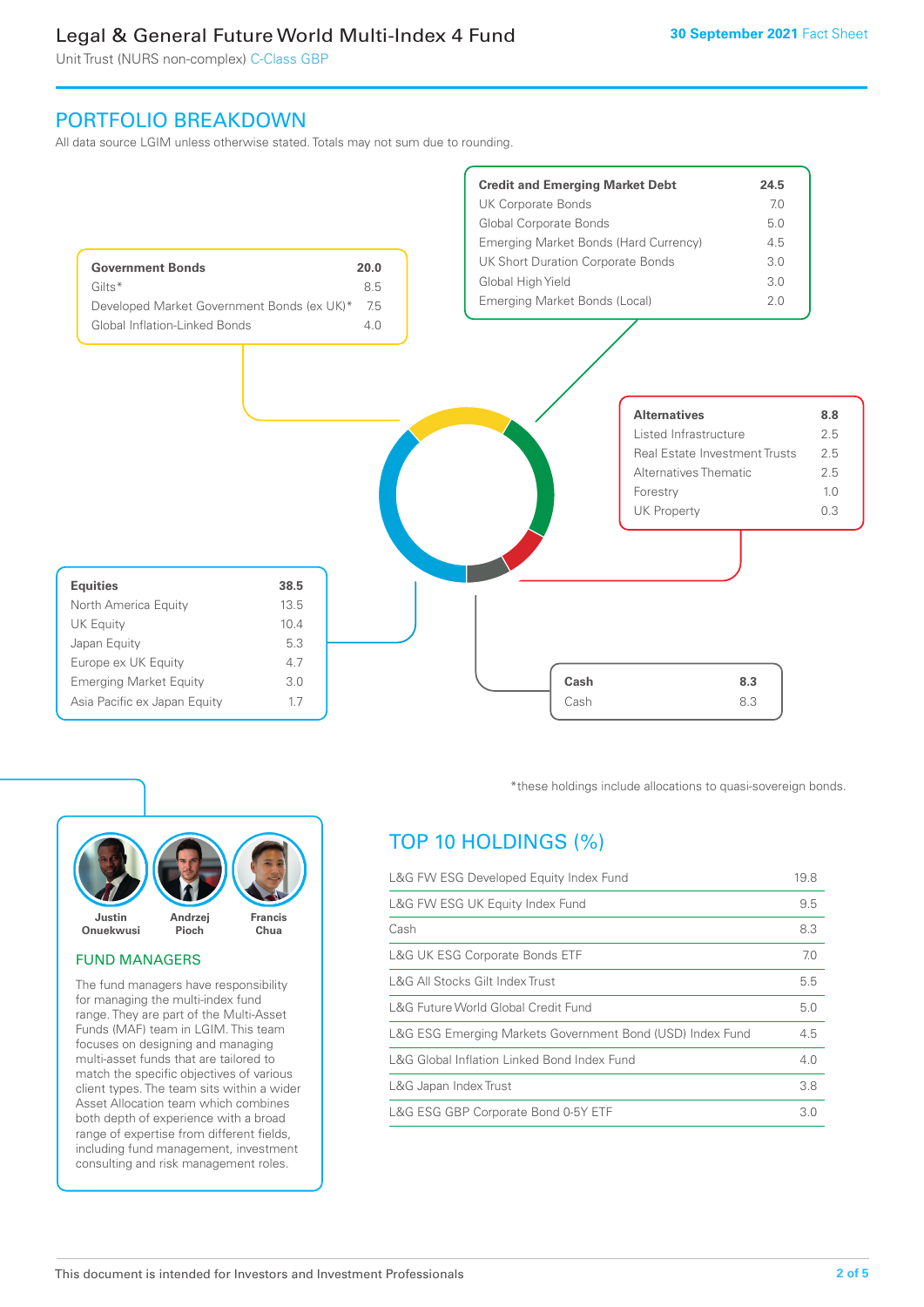Unit Trust (NURS non-complex) C-Class GBP

**55**

ESG score of comparator

# ESG COMMITMENT

From diesel emissions to oil spills, there have been many tangible examples in recent years of how failures in the way companies are run can have a harmful impact on the environment, society and investor returns. We believe responsible investing can mitigate the risk of such outcomes and has the potential to improve returns through the integration of environmental, social and governance (ESG) considerations, active ownership and longterm thematic analysis.

### ESG SCORE

We score companies based on environmental, social and governance factors. The ESG Score is aligned to our engagement and voting activities. As a result, this portfolio has an aggregate ESG Score of **59** versus a mainstream comparator of **55**.

ESG scores and carbon metrics are calculated for the portion of the portfolio that invests in LGIM's Future World funds.



#### ENVIRONMENTAL PERFORMANCE

**/100 /100**

Carbon dioxide (CO2) is the most significant contributor to greenhouse gas emissions which are driving climate change. Compared to the unadjusted comparator, the fund will have a different exposure to current and future sources of carbon dioxide emissions.



**59**

ESG score of fund

#### CARBON RESERVES INTENSITY

Carbon reserves are fossil fuels (coal, oil and gas) which, if burnt, will become the carbon emissions of the future. To meet global climate change targets, the unabated use of fossil fuels is expected to decline over time.

The figures below are a measure of the size of carbon reserves held by the fund's underlying companies.

**80%** Lower carbon reserves intensity than the unadjusted comparator



Tonnes of CO<sub>2</sub>e<sup>i</sup> per \$1 million **of enterprise value including cash (EVIC)**

The fund has 80% lower carbon reserves intensity<sup>ii</sup> compared to the unadjusted comparator.

The difference in carbon reserves intensity means that for every \$1 million invested in the fund, the exposure to carbon reserves through the underlying companies is reduced by an amount equivalent to **1811 tonnes of CO<sub>2</sub>e** compared to having invested in the unadjusted comparator.



**48%** Lower carbon footprint than the unadjusted comparator

# CARBON FOOTPRINT

Following the global Paris Agreement on climate change, companies in all sectors are expected to reduce their emissions to prepare and adapt for a low-carbon economy.



**Tonnes of CO2 e per \$1 million of EVIC**

The fund has **48%** lower carbon footprint compared to the unadjusted comparator. Carbon footprint describes the relationship between the carbon emissions of a company and its EVIC<sup>ii</sup>.

The difference in carbon footprint means that the fund has selected companies where, for the same level of EVIC, the associated emissions<sup>iv</sup> are lower by **32 tonnes of CO<sub>2</sub>e** compared to the unadjusted comparator<sup>v</sup>.



For further information please go to www.lgim.com/esginfo Ø

**The comparator for this fund is a bespoke asset-weighted blend\* of Solactive market-capitalisation indices in equities and credit. \*The blend will evolve over time in line with the actual asset allocation of the multi-asset fund.**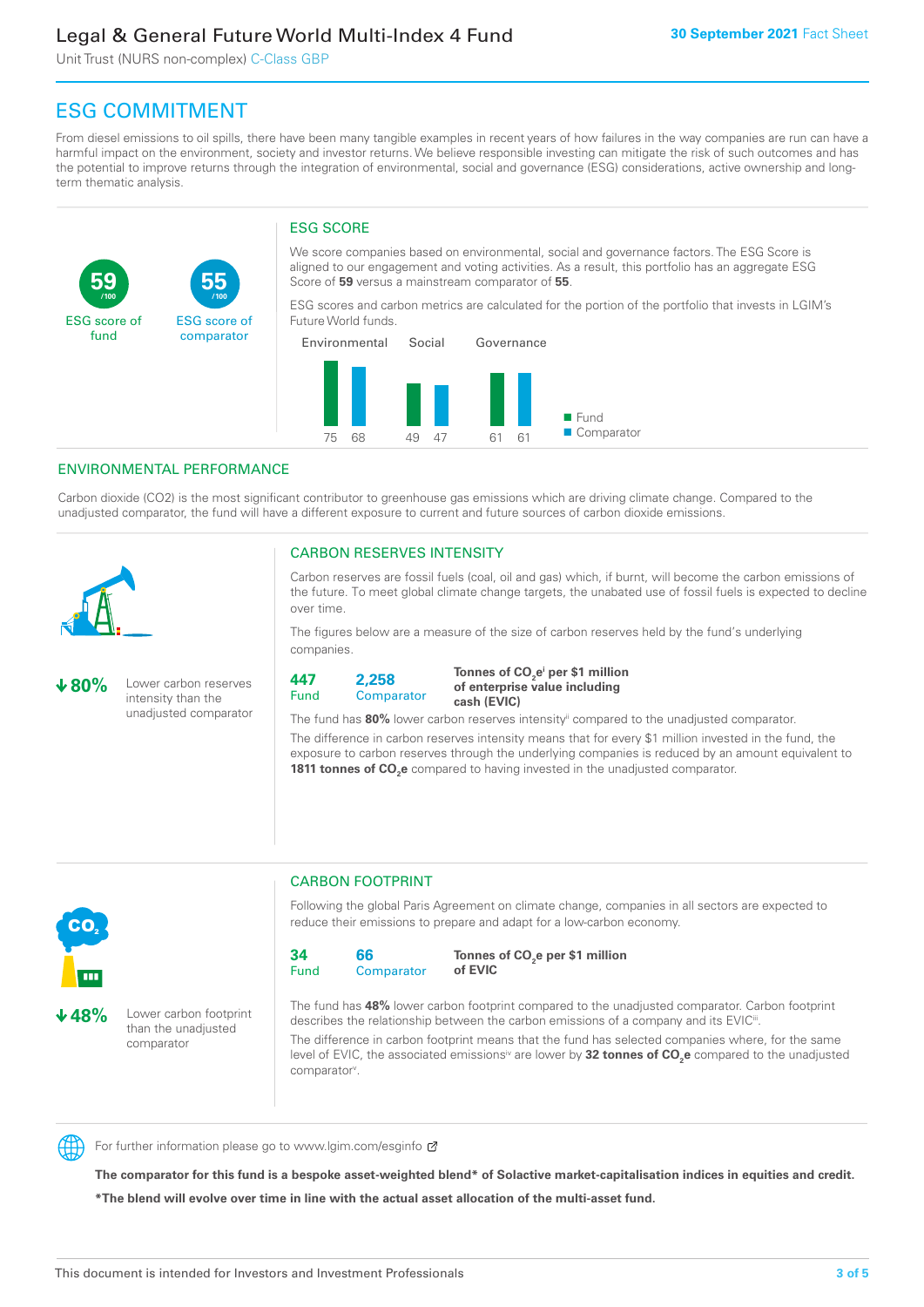Unit Trust (NURS non-complex) C-Class GBP

#### **NOTES**

 $^\mathrm{i}$  Carbon dioxide equivalent (CO<sub>2</sub>e) is a standard unit to compare the emissions of different greenhouse gases.

ii This metric looks at the embedded carbon in the fossil fuel reserves owned by a company, divided by a company's enterprise value (including cash), to adjust for company size. This represents a carbon reserves intensity score for a company.

iii The choice of this metric follows best practice recommendations from the **Task Force on Climate-related Financial Disclosures.**

iv Data on carbon emissions from a company's operations and purchased energy is used.

v This measure is the result of differences in the weights of companies between the index or the fund and the comparator, and does not depend on the amount invested in the fund. It describes the relative 'carbon efficiency' of different companies in the comparator (i.e. how much carbon was emitted per unit of sales) or in the fund, not the contribution of an individual investor in financing carbon emissions.

#### **Third Party Disclaimers and Information**

Unless otherwise indicated all data contained in this factsheet is sourced from Legal & General Investment Management Limited. Where this document contains third party data ("Third Party Data"), we cannot guarantee the accuracy, completeness or reliability of such Third Party Data and accept no responsibility or liability whatsoever in respect of such Third Party Data, or in respect of any loss or damage suffered by you, your client or any other party arising in connection with either the provision of Third Party Data or any inaccuracies, errors or omissions, regardless of cause in any Third Party Data.

Where we use third party data within this document, it is never used directly and instead it forms the basis of our own calculations; we do so under licence and with the providers' legal permission.

While all reasonable endeavours are taken to ensure the data provided is accurate, it is important to note that the data providers assume no responsibility for errors or omissions and cannot be held liable for damage arising from our use of their data within our calculations. Information is for recipients' internal use only.

Source: HSBC© HSBC 2021.

Powered by Refinitiv Information.

Powered by Sustainalytics 2021.

Source: ISS.